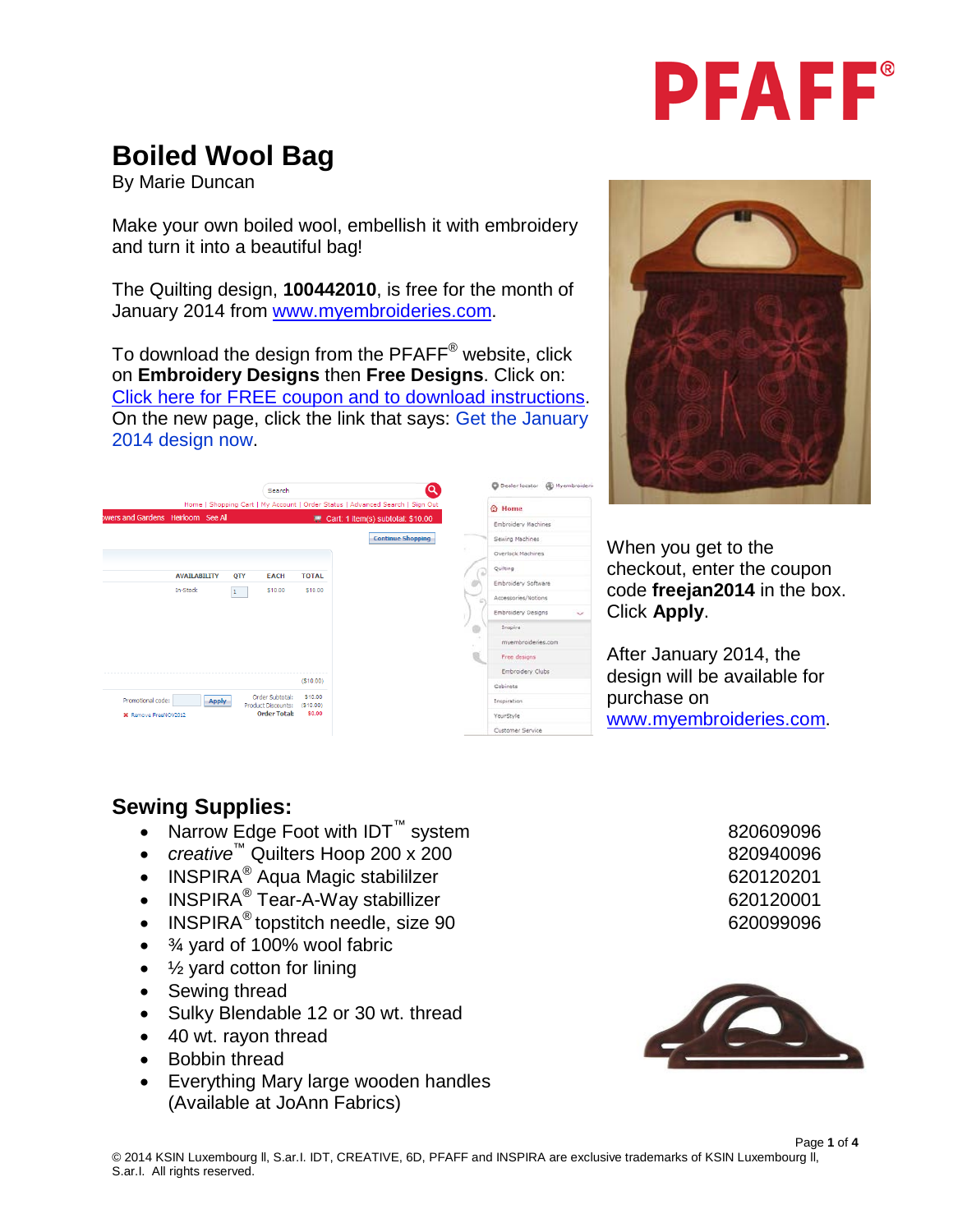

## **Prepare the wool:**

Machine wash and dry the wool at hot temperature settings.

## **Embroider:**

- 1. Bring up design 100442010.
- 2. Insert a size 90 topstitch needle.
- 3. Thread with 30 or 12 wt. cotton thread on top and bobbin thread in the bobbin.
- 4. Hoop Aqua Magic stabililzer in your 200 x 200 *creative™* Quilters Hoop.
- 5. Place the corner of the wool on the Aqua Magic and activate **Basting and baste in place as shown.**
- 6. Stitch the first repeat of the design.
- 7. Do NOT remove the basting. Cut away the stabilizer just outside the basting line.
- 8. Hoop Aqua Magic.



- 9. Activate **Basting ...** The needle will move to the upper right corner of the design. Place the fabric on the hooped stabilizer so that the needle will go into the upper left basted corner of the first design.
	- 10.Stitch the design.
	- 11.Continuing to place the designs in the same way, using the basting outline, stitch a total of 8 designs in the configuration shown.
	- 12.Place in the washer and dryer on hot settings one more time to wash out the Aqua Magic.



- 13.Press well with steam. Your embroidery should measure approximately 26¼" x 15". It will probably not be exact because the wool shrinks at different rates. As long as it is within about 1", it will be fine.
- 14.Open **6D™ Embroidery**.
- 15.Click on the **Letter tab**.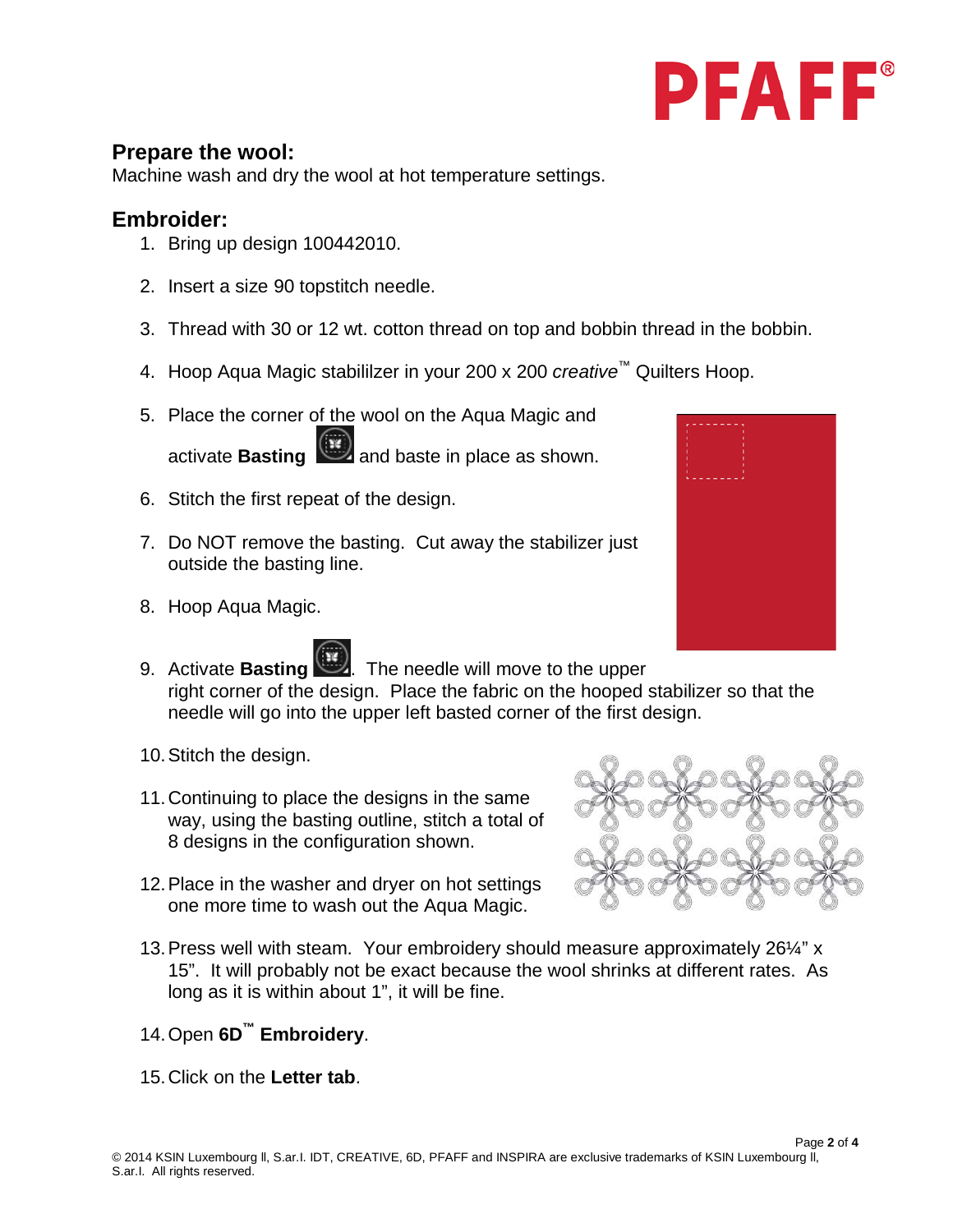

- 16.Select **Art Deco UC 50-100mm** or desired font. The letter has to fit into a 70mm x 120mm space so it should not be larger than 60mm x 110mm.
- 17.Select size **90mm** and leave everything else at the default settings.

| Gap: I<br>Reverse<br>Connection:<br>Alignment: 手号目<br>$\leftrightarrow$<br>90 mm<br>100<br>Individual<br>ж<br><b>Stitch</b><br>Apply<br>QuickFont<br>$\rightarrow$<br>Spacing: 1.2<br>$1\%$<br>100<br>Step<br>Art Deco UC 50-100mm<br>Type $\ast$ | File | Home | <b>Wizards</b> | <b>Encore</b> | Letter | SuperDesian<br><b>Frame</b> | Edit<br><b>Border</b> | View | Help      |                 |                 |  |
|---------------------------------------------------------------------------------------------------------------------------------------------------------------------------------------------------------------------------------------------------|------|------|----------------|---------------|--------|-----------------------------|-----------------------|------|-----------|-----------------|-----------------|--|
| Lavout                                                                                                                                                                                                                                            |      |      | Font           |               |        | Letters                     | Size                  |      | Line Type | <b>Stitches</b> | Line Formatting |  |

- 18.Click **Apply**.
- 19.Be sure that your letter fits in the required space, if not, go back and adjust the size.
- 20. Send the letter to your PFAFF<sup>®</sup> embroidery machine.
- 21.Thread with rayon thread on top and bobbin thread in the bobbin.
- 22.Hoop Tear-A-Way stabilizer.
- 23.Place your fabric on the stabilizer so that the letter will embroider as shown.
- 24.Embroider the letter.
- 25.Fold your embroidered fabric in half and cut out a 2" square from the corners as shown. These will square off the bottom of the bag.
- 26.Unfold the embroidered piece and use as a pattern to cut a lining piece the same size.
- 27.Thread with sewing thread top and bobbin.
- 28. Snap on your Narrow Edge Foot and engage the IDT<sup>™</sup> system.
- 29.Re-fold the bag with right sides together and sew the side seams stopping 2" from the top edge.
- 30.Press open.
- 31.Repeat with the lining.
- 32.Fold the boxed bottoms right sides together and stitch in both the outer bag and the lining.